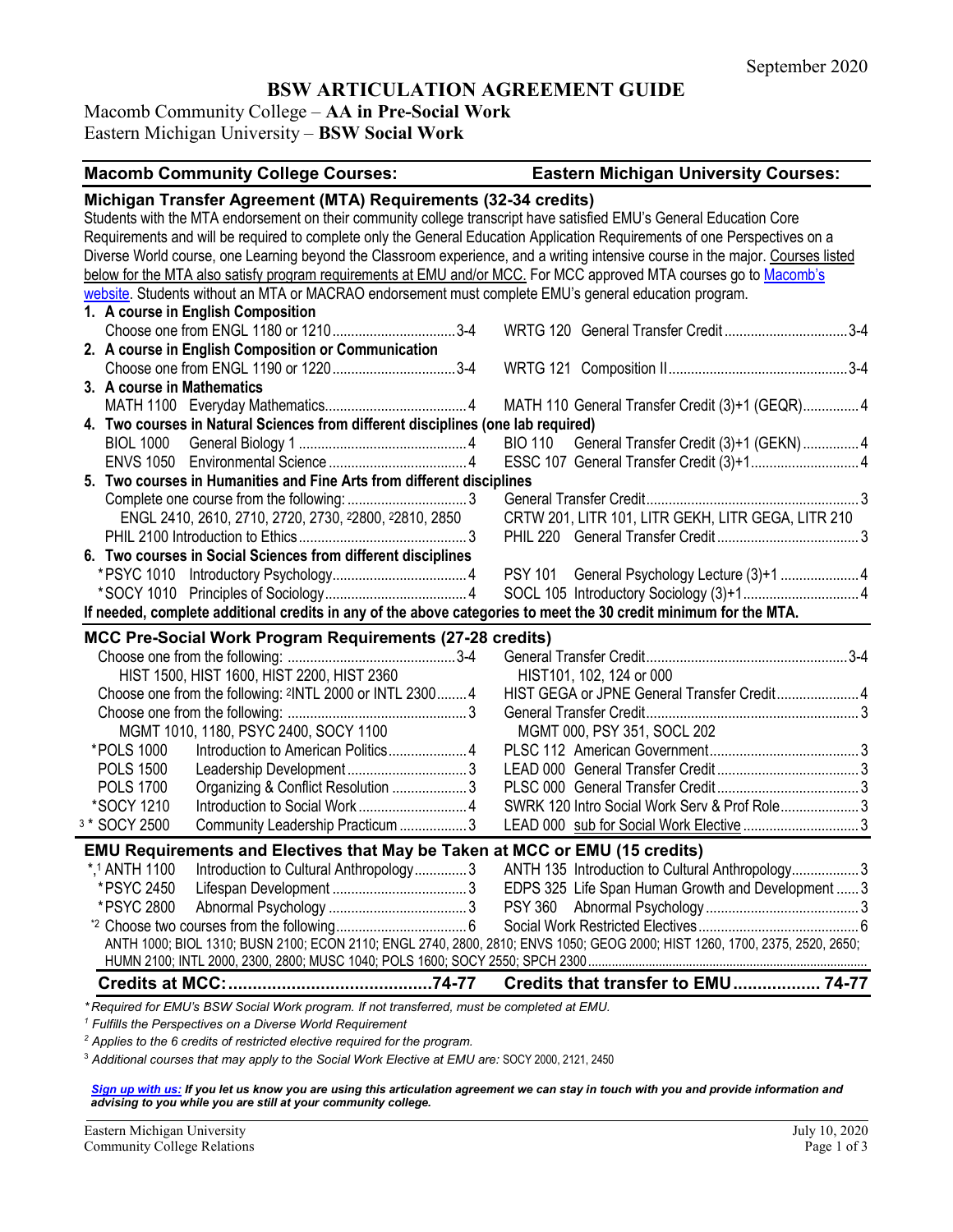## **BSW ARTICULATION AGREEMENT GUIDE**

Macomb Community College – **AA in Pre-Social Work** Eastern Michigan University – **BSW Social Work**

# **Completion of the BSW Social Work**

### **Admission Process for the BSW at Eastern Michigan University**

### **Program Admissions Process:**

- 1. Submission of a Social Work Admissions application, which is distributed in SWRK 251.
- 2. Earn a grade of "C" or higher in the pre-major social work classes: SWRK 120, 200, 222, 251.
- 3. Completion of 40 hrs of post-high school volunteer, employment or internship experience in a human service setting.
- 4. Submission of a reflective essay completed in SWRK 251.
- 5. Cumulative GPA of 2.3 or higher at time of admission into the BSW program.
- 6. Complete 40 hours of volunteer service, internship experience, or employment within a human service setting.

*Students may register in SWRK 200, 222 and 251 at EMU while attending Macomb in order to complete these courses before starting the professional sequence at EMU. Financial aid is not available at both institutions at the same time.*

### **Completion of the Social Work Program at Eastern Michigan University**

### **Pre-Admission Requirements (7 credits)**

| <sup>2</sup> SWRK 200 Human Diversity & Social Justice 3    |  |
|-------------------------------------------------------------|--|
| <sup>2</sup> SWRK 222 Social Welfare Policies & Services  3 |  |

2,3SWRK 251 Self-Assessment for Profession of SW ....1

#### **Major Requirements (44 credits)**

| <b>SWRK 315</b>         | Theoretical Bases for Social Work Prac. 3         |
|-------------------------|---------------------------------------------------|
| <b>SWRK 317</b>         | Foundations of Social Work Practice3              |
| <b>SWRK 318</b>         | Practice I - Skill Integration Seminar1           |
| SWRK 319W               | Writing for Agency Practice3                      |
| <sup>1</sup> SWRK 350L2 | <b>Genl SW Practice Orgs &amp; Communities .3</b> |
| <b>SWRK 405</b>         | Analysis & Chge of Scl Welfare Policies. 3        |
| <b>SWRK 408</b>         | Gen SW Practice with Ind & Families  3            |
| <b>SWRK 409</b>         | General SW Practice with Groups3                  |
| <b>SWRK 430</b>         | SW Eval & Rsrch: Quant & Stat Mthds4              |
| <b>SWRK 450</b>         | Social Work Practice w/Women & Girls3             |
| <b>SWRK 451</b>         | Social Work Practice w/ People of Color 3         |
|                         |                                                   |
|                         |                                                   |
|                         | 51                                                |

| Minimum Credits to Graduate:  120 |  |
|-----------------------------------|--|

*Note: If fewer than 69 credits are transferred, additional credits must be completed at EMU to bring the program total to 120 credits.*

*<sup>1</sup> Satisfies the Learning beyond the Classroom requirement.*

*2Students may concurrently register in SWRK 200, 222 and 251 at EMU while attending Macomb; or take during the spring/summer semester prior to starting the Social Work sequence at EMU. These courses are pre-requisites for all upper division SWRK courses.*

*3Students will apply for admission to the Social Work program while enrolled in SWRK 251.*